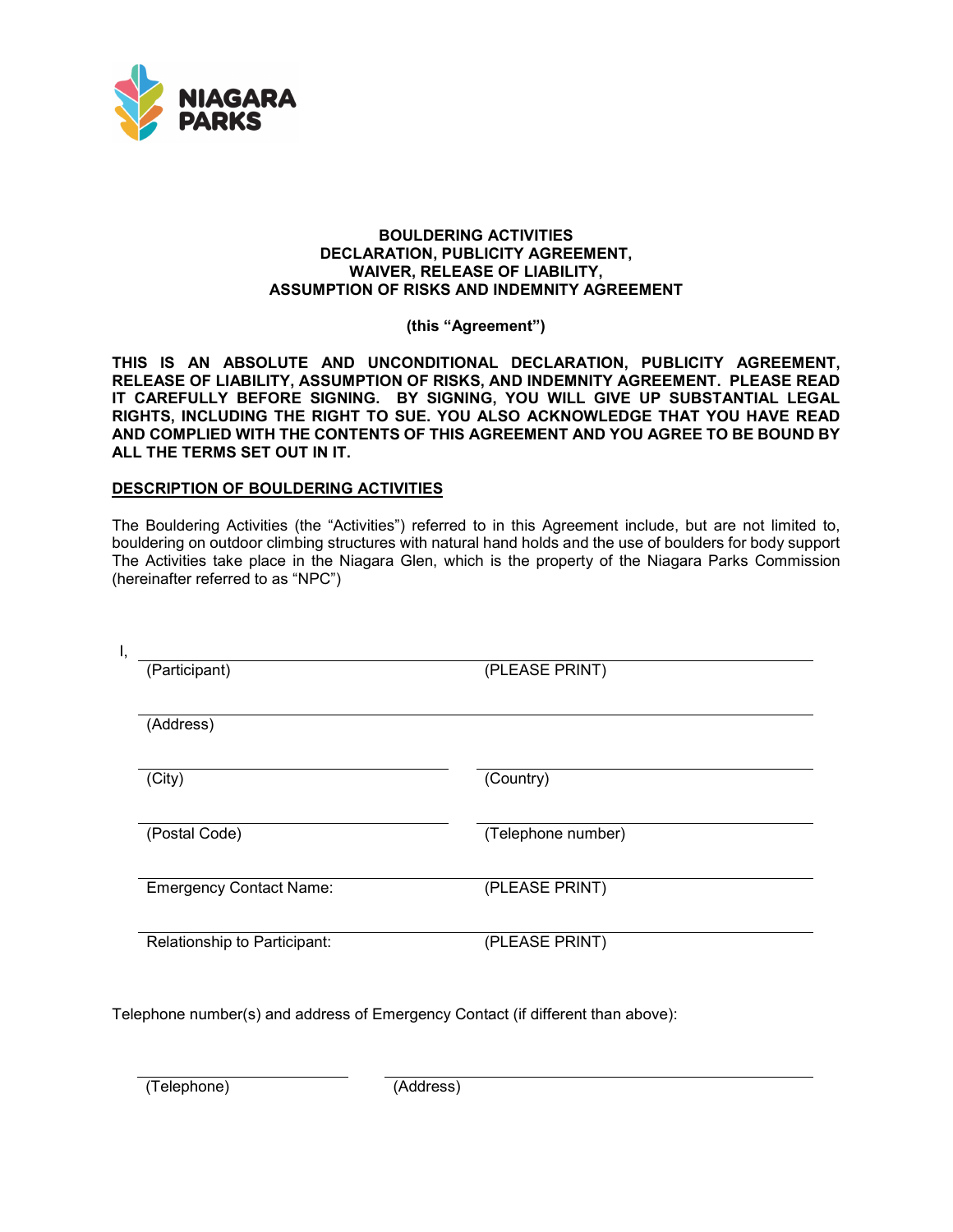

 having agreed to participate in the Activities in accordance with the Bouldering Rules (a copy of which is attached), I understand that if I sign this Agreement, pay the necessary fee to obtain a non-transferable and non-saleable permit and otherwise comply with the Bouldering Rules as per attached, and the Rules and Regulations of the NPC I will be permitted to participate in the Activities.

#### **In consideration of my being permitted to participate in the Activities, and for other good and valuable consideration, the receipt and sufficiency of which is hereby acknowledged:**

- acknowledge that participants are strongly encouraged to wear helmets, and that those under the age of 18 must be accompanied by a parent or guardian while participating in bouldering. **All participants are also strongly encouraged to be accompanied by another person who can**  1. I understand that I must supply all necessary climbing and other equipment, and protective gear. I **act as a "spotter" and seek help in case of emergency as cellular phone coverage in Niagara Glen (where the Activities will take place) is intermittent.**
- the right to amend or cancel the Activities, or change the Bouldering Rules, at any time without 2. I agree to participate in Activities, in accordance with the Bouldering Rules and understand that my participation is non-transferable and non-saleable. I acknowledge and accept that NPC reserves notice.

## **ASSUMPTION OF RISKS, WAIVER OF CLAIMS, RELEASE OF LIABILITY AND INDEMNITY AGREEMENT**

- but not limited to, injury (including, but not limited to, broken bones, muscular injuries, sprains, cuts, medical illnesses and emergencies; dehydration; weather conditions; exposure to the elements; visibility conditions; terrain; collisions with other participants, and man-made and natural objects; and operator and other participants' errors. I acknowledge that the failure to wear a helmet may increase the risk of injury, illness, disability and death. I acknowledge that I will be entirely responsible for ensuring my own safety while participating in the Activities, and that that there will be no NPC personnel or staff supervising or instructing me. Furthermore, I acknowledge that there Because of the location of the Niagara Glen and the Activities, medical help may be some considerable distance and time away in the event of a medical emergency. As well, I understand intermittent, thus interfering with or preventing the ability to seek help in the event of an emergency. 3. I am aware that my participation in the Activities involves many serious risks and dangers, including, dislocations, abrasions and bruises), illness, disability and death. These can result from a variety of factors, including but not limited to, falls, fatigue; overexertion; exhaustion; heart problems; falling objects, accidents, medical problems, and other hazards; equipment failures or malfunctions, will not be a physician or other medical personnel nearby in the event that I become injured or ill. that cellular phone coverage in the Niagara Glen (where the Activities will take place) may be I agree that my participation in the Activities is entirely voluntary, and I knowingly and freely assume all such risks and dangers.
- 4. I agree as follows, on behalf of myself and my personal representatives, estate, heirs, next of kin, executors, administrators and assigns:
	- a. to waive any claims that I have or may have in the future against NPC, Her Majesty the Queen in the Right of the Province of Ontario (hereinafter referred to as "Ontario"), and their respective commissioners, directors, officers, employees, guides, agents, subcontractors, suppliers, sponsors, representatives, successors and assigns (collectively, the "Releasees") in any way relating to or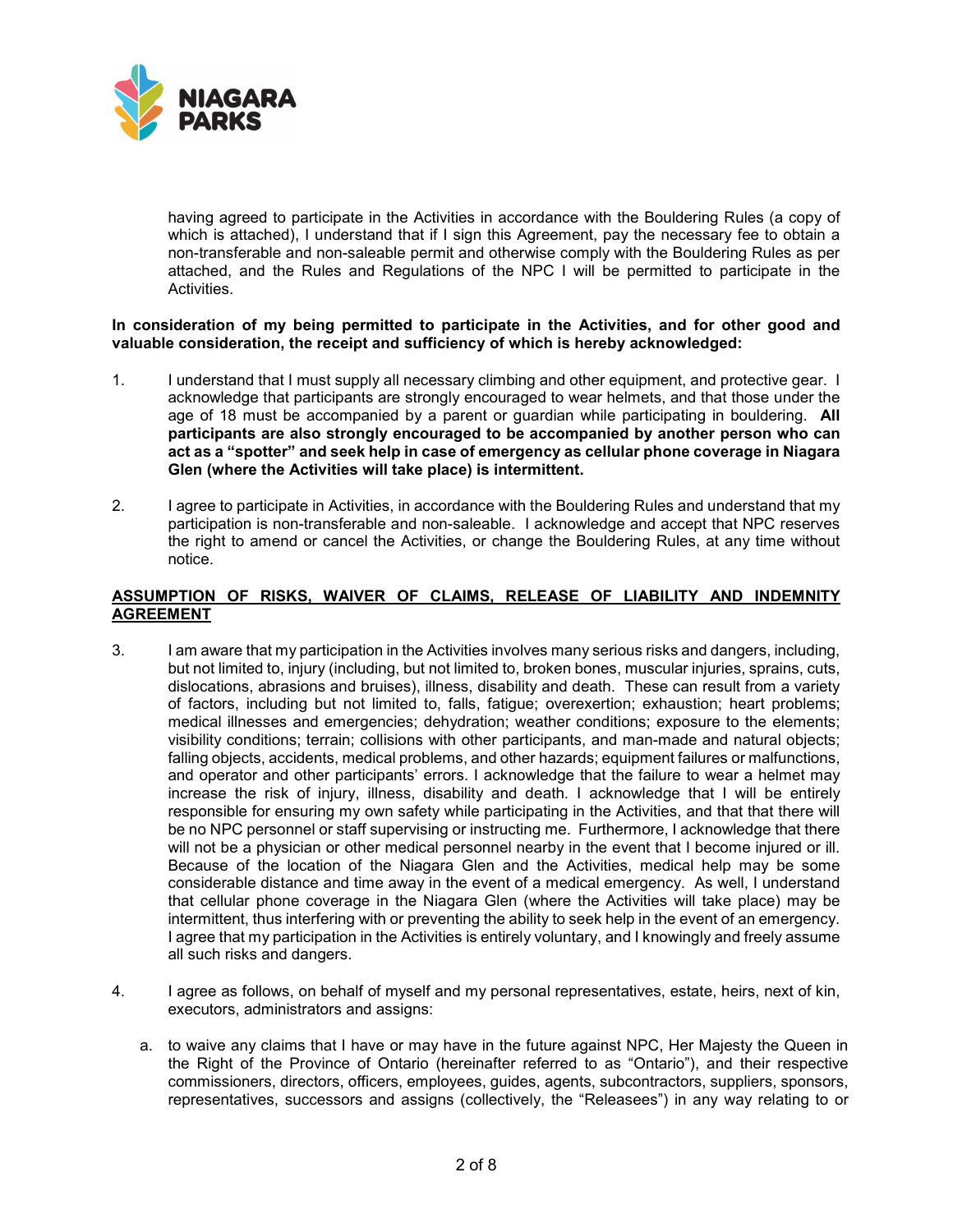

 arising in connection with my registration for and/or participation in the Activities (including, without for any reason whatsoever, including, without limitation, the negligence or breach of contract of the Releasees or any other participant in the Activities; limitation, relating to injury, accident, illness, disability, death, loss, damage or expense of any kind),

- Releasees or any other participant in the Activities;<br>b. to fully discharge, release and hold harmless the Releasees from and against any and all liability, claims, causes of action, actions, suits, contracts, proceedings, demands, damages, entitlements, dues and debts of any kind (including costs and expenses related thereto) that I have or may have for and/or participation in the Activities (including without limitation relating to injury, accident, illness, disability, death, loss, damage or expense of any kind), for any reason whatsoever, including, without limitation, the negligence or breach of contract of the Releasees or any other participant in the in the future against the Releasees in any way relating to or arising in connection with my registration Activities;
- c. to not make any claim or commence or maintain any action or proceeding against any third party which might be entitled to claim contribution or indemnity or other relief over against the Releasees under the provisions of any statute or otherwise, in respect of any matter released by this Agreement; and
- d. to defend, indemnify and hold harmless the Releasees from any and all liability, claims, causes of action, actions, suits, contracts, proceedings, demands, damages, entitlements, dues and debts of any kind (including costs and expenses related thereto) in any way relating to or arising in connection the Releasees shall be entitled to participate in the defense of such claim and to employ counsel at my expense to assist in the handling of such claim, (ii) I will obtain the prior written approval of the with my negligence or any act or omission of mine in any way relating to or arising in connection with my registration for and/or participation in the Activities, including but not limited to the injury, illness, disability or death of any other person(s) and/or damage to or loss of their property, provided that (i) Releasees before entering into any settlement of such claim or ceasing to defend against such claim, and (iii) where I fail to acknowledge my indemnification obligation or to assume the defense of any claim in a timely manner, the Releasees shall have the right to defend the claim in such manner as they may deem appropriate, at my cost and expense (including payment of any judgment or award and the costs of settlement or compromise of the claim);

 damage, entitlement, dues or debt in any way relating to or arising in connection with any breach of provided that in each case any liability, claim, cause of action, action, suit, contract, proceeding, demand, applicable privacy legislation shall be excluded from the above provisions of this Section 4.

#### **PUBLICITY AGREEMENT**

- 5. I hereby consent to the collection and use by NPC, Ontario and its service providers and to disclosure between them of the information on this Agreement, this Agreement for the purpose of administering the Activities.
- them, and publicly, of my name, the fact that I am a participant in the Activities, image, photograph, likeness, modification, alteration, addition, deletion, negative, transparency, print or digital information in whole or in part derived there from, with or without my name, and without current and future activities of NPC and Ontario (including as conducted on its behalf by its service 6. I hereby also consent to use by NPC, Ontario and its service providers and to disclosure between representation, likeness, or any sound, picture, statement, image, photograph, representation, compensation (the "**Authorized Acts**"), for the purpose of publicity of the Activities and other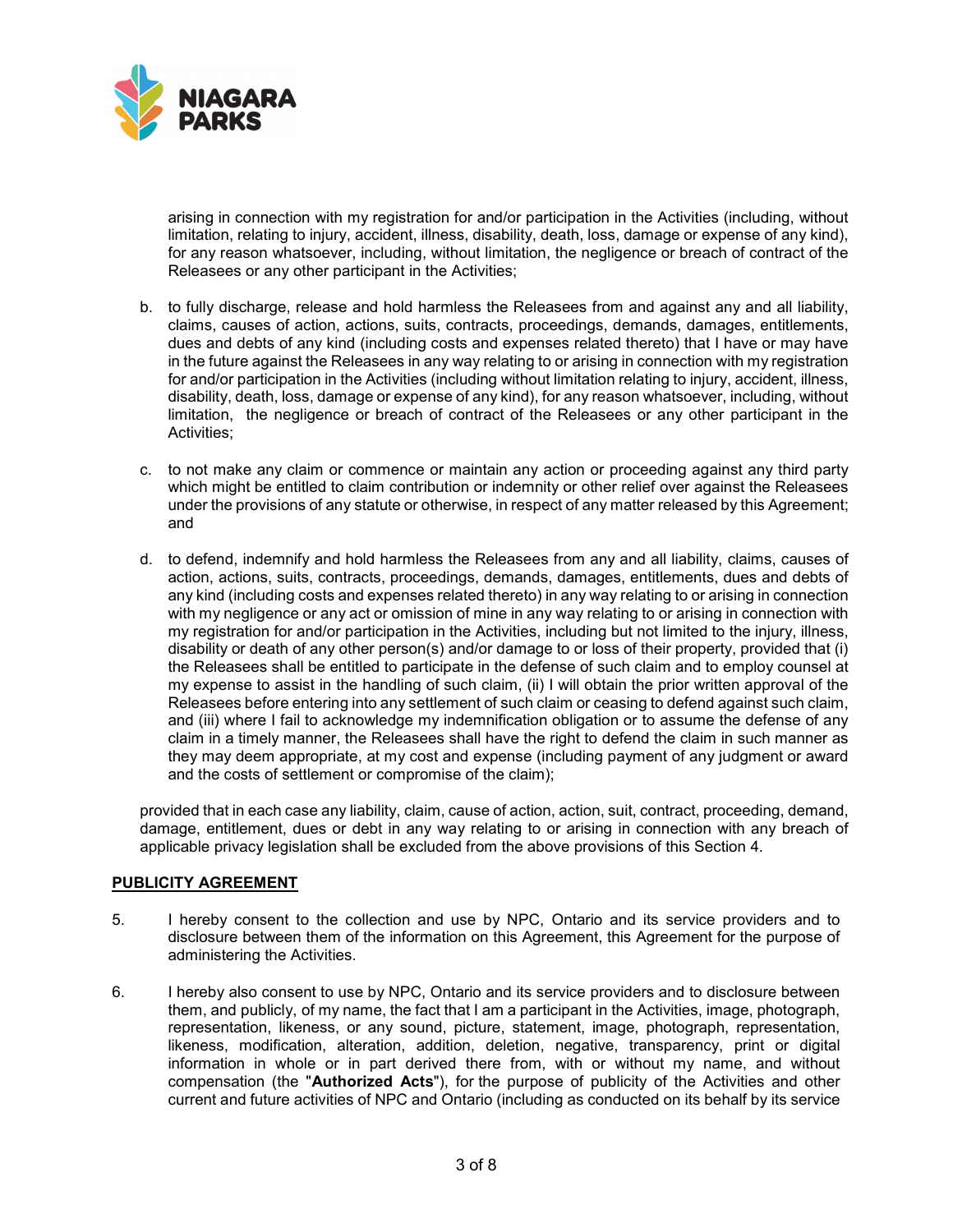

 providers). To the extent permitted by law, and without limiting any other statement herein, I waive, my right, title or interest, including, without limitation, all intellectual property or personality rights whatsoever in the Authorized Acts. I waive and release any right that I may have to inspect or in favour of NPC and Ontario (including their respective representatives, successors and assigns), approve any content arising from the Authorized Acts.

## **DECLARATION**

- 7. I hereby declare, represent and warrant that:
	- a. I am in good health and physical condition and am not suffering from any physical disability or illness and am not on any medication that might reasonably be expected to adversely affect my ability to safely participate in the Activities or interfere with or adversely affect my participation in the Activities. I also have been suitably trained in the Activities.
	- b. This declaration is to the best of my knowledge and belief a true and accurate statement of the facts contained herein.
	- c. I have read, am in compliance with and will comply with and agree to be bound by, the NPC Bouldering Rules and the Niagara Parks Act and Regulations, and NPC policies and rules.

## **OTHER TERMS OF THIS AGREEMENT**

- 8. This Agreement shall be effective and binding on my personal representatives, estate, heirs, next of kin, executors, administrators and assigns, in the event of my death or incapacity.
- 9. The Releasees may assign this Agreement without my prior consent.
- 10. I agree that NPC is acting as agent and trustee for the other Releasees in accepting in favour of them the provisions of this Agreement in favour of the Releasees and agree that NPC may enforce such provisions of this Agreement for, in favour of, and on behalf of any of such Releasees.
- 11. In entering into this Agreement, I am not relying on any oral or written representations or statements made by the Releasees other than set forth in this Agreement.
- 12. This Agreement shall be governed by the laws of the Province of Ontario and I hereby attorn to the exclusive jurisdiction of the Courts of the Province of Ontario in respect of the determination of any matter or dispute arising under or in respect of this Agreement.
- 13. In the event that any provision or term of this Agreement is held to be invalid, illegal or unenforceable, the remaining provisions of this Agreement shall remain in full force and effect.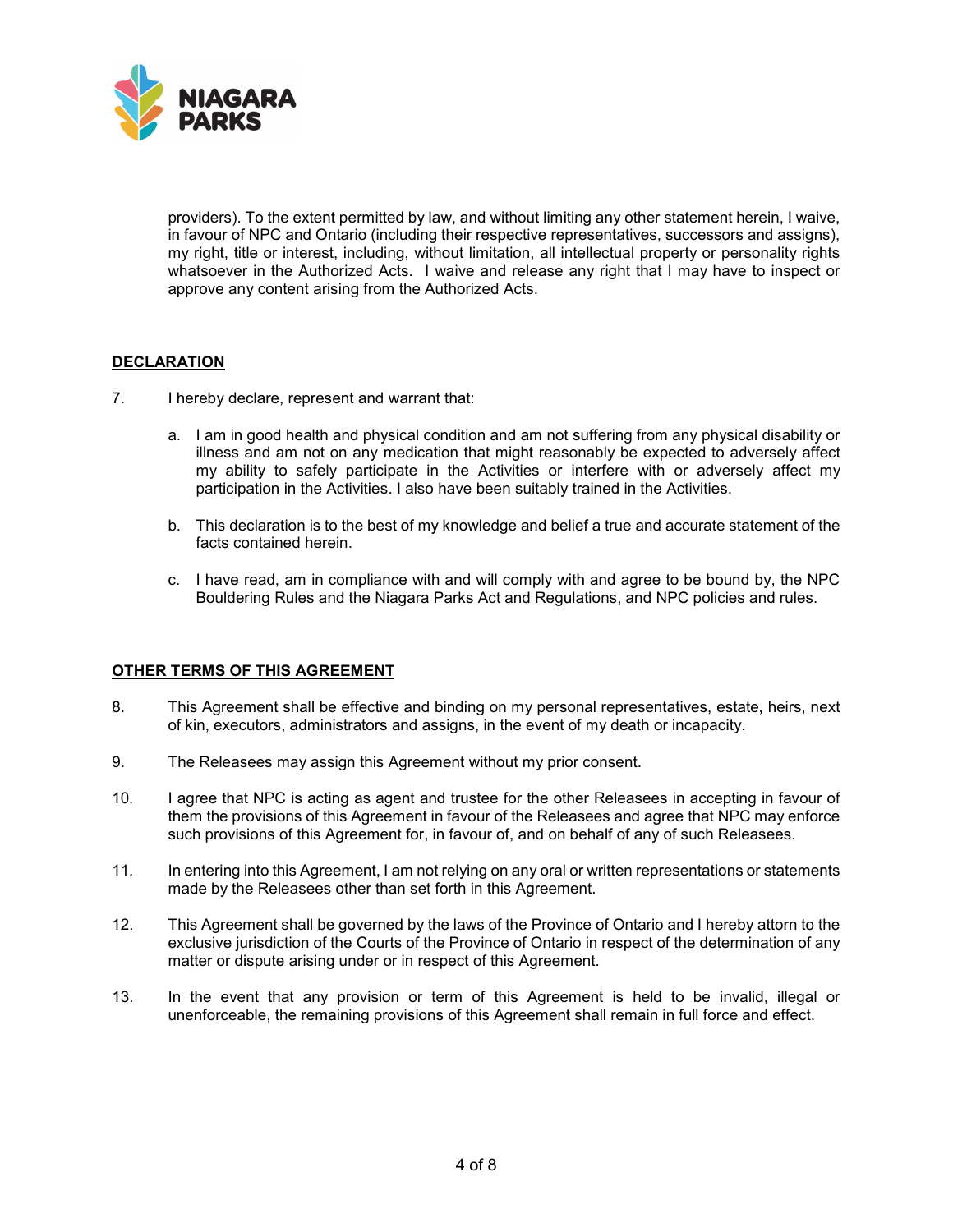

 **I AM AWARE THAT BY SIGNING THIS AGREEMENT, I AM GIVING UP SUBSTANTIAL AND VALUABLE LEGAL RIGHTS, INCLUDING THE RIGHT TO SUE, WHICH I OR MY PERSONAL REPRESENTATIVES, ESTATE, HEIRS, NEXT OF KIN, ADMINISTRATORS, EXECUTORS AND ASSIGNS MAY HAVE AGAINST THE RELEASEES.** 

**I ACKNOWLEDGE THAT I HAVE READ THIS ENTIRE AGREEMENT AND FULLY UNDERSTAND THE MEANING AND EFFECT OF IT AND INTEND IT TO BE LEGALLY BINDING.**

 **In the case of accident, injury or illness, I hereby authorize you to arrange for emergency medical care, and to notify the person named above as "Emergency Contact"** 

| <b>Signature of Participant</b>                                                                                                                                                                                 |  |                                         |  |
|-----------------------------------------------------------------------------------------------------------------------------------------------------------------------------------------------------------------|--|-----------------------------------------|--|
| IN THE CASE OF A PERSON UNDER THE AGE OF EIGHTEEN OR A PERSON UNDER DISABILITY, I<br>REPRESENT THAT I AM THE PARENT/LEGAL GUARDIAN OF THE PARTICIPANT.AND OVER THE<br>AGE OF MAJORITY IN MY PLACE OF RESIDENCE. |  |                                         |  |
| ACCOMPANY AND SUPERVISE THE PARTICIPANT ON MY BEHALF AT ALL TIMES WHILE<br>PARTICIPATING IN BOULDERING AND VISITING NPC PROPERTY.                                                                               |  |                                         |  |
|                                                                                                                                                                                                                 |  |                                         |  |
| Witness                                                                                                                                                                                                         |  | Signature of Participant/Legal Guardian |  |
| <b>Printed Name of Witness</b>                                                                                                                                                                                  |  |                                         |  |
| (Telephone Number of Witness)                                                                                                                                                                                   |  |                                         |  |
| <b>EMERGENCY CONTACT NAME:</b>                                                                                                                                                                                  |  |                                         |  |
|                                                                                                                                                                                                                 |  |                                         |  |

 **EMERGENCY CONTACT TELEPHONE NUMBER:**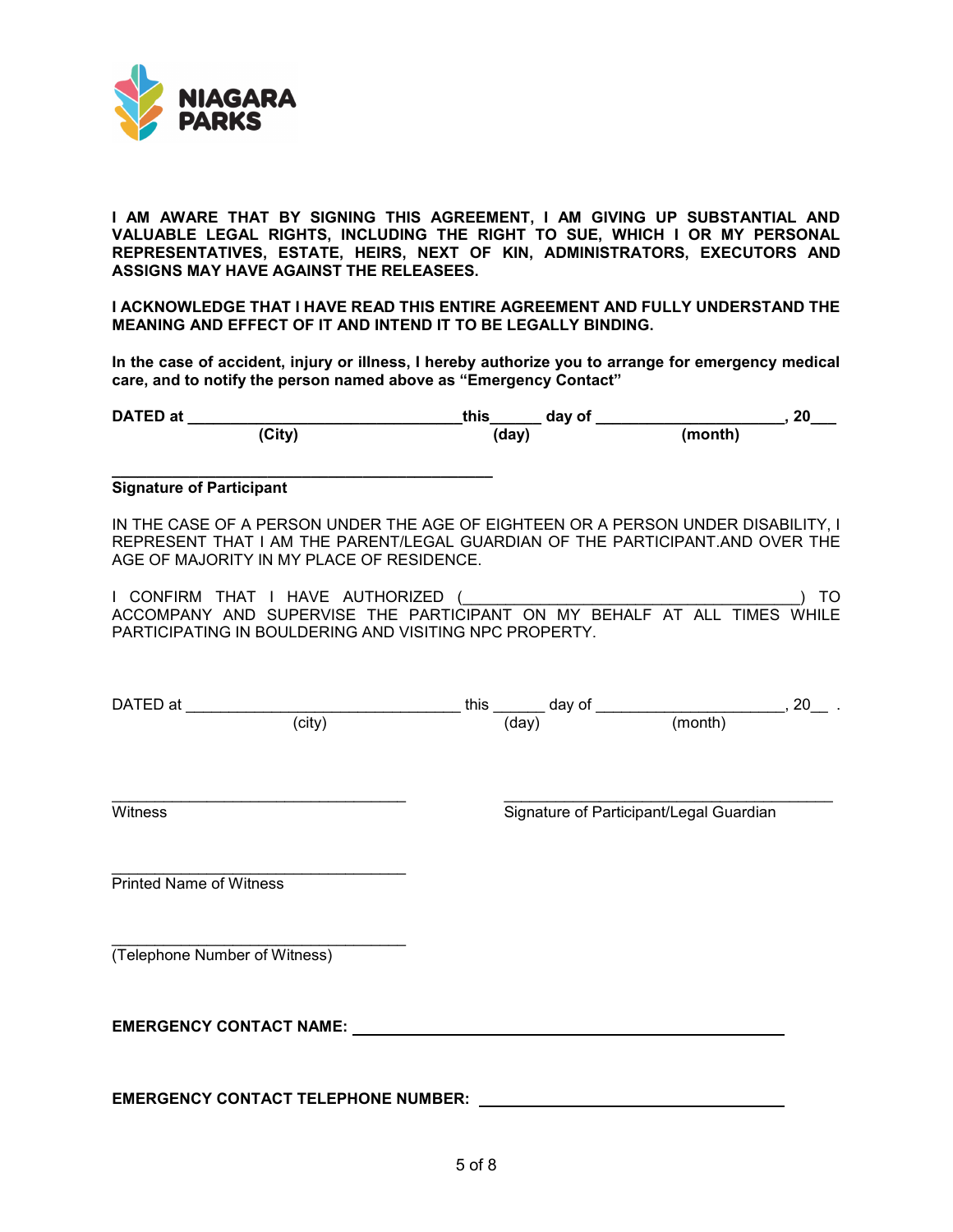

# **FOR ADMINISTRATIVE USE ONLY**

|                                | Fee paid                              |  |  |  |  |
|--------------------------------|---------------------------------------|--|--|--|--|
|                                | Permit issued ___(mo)/__(day)/___(yr) |  |  |  |  |
|                                | Permit No.                            |  |  |  |  |
| Identification (Proof of age): |                                       |  |  |  |  |
|                                | <b>Driver's Licence</b>               |  |  |  |  |
|                                | <b>Passport</b>                       |  |  |  |  |
|                                | <b>Birth Certificate</b>              |  |  |  |  |
|                                | Other:                                |  |  |  |  |
|                                |                                       |  |  |  |  |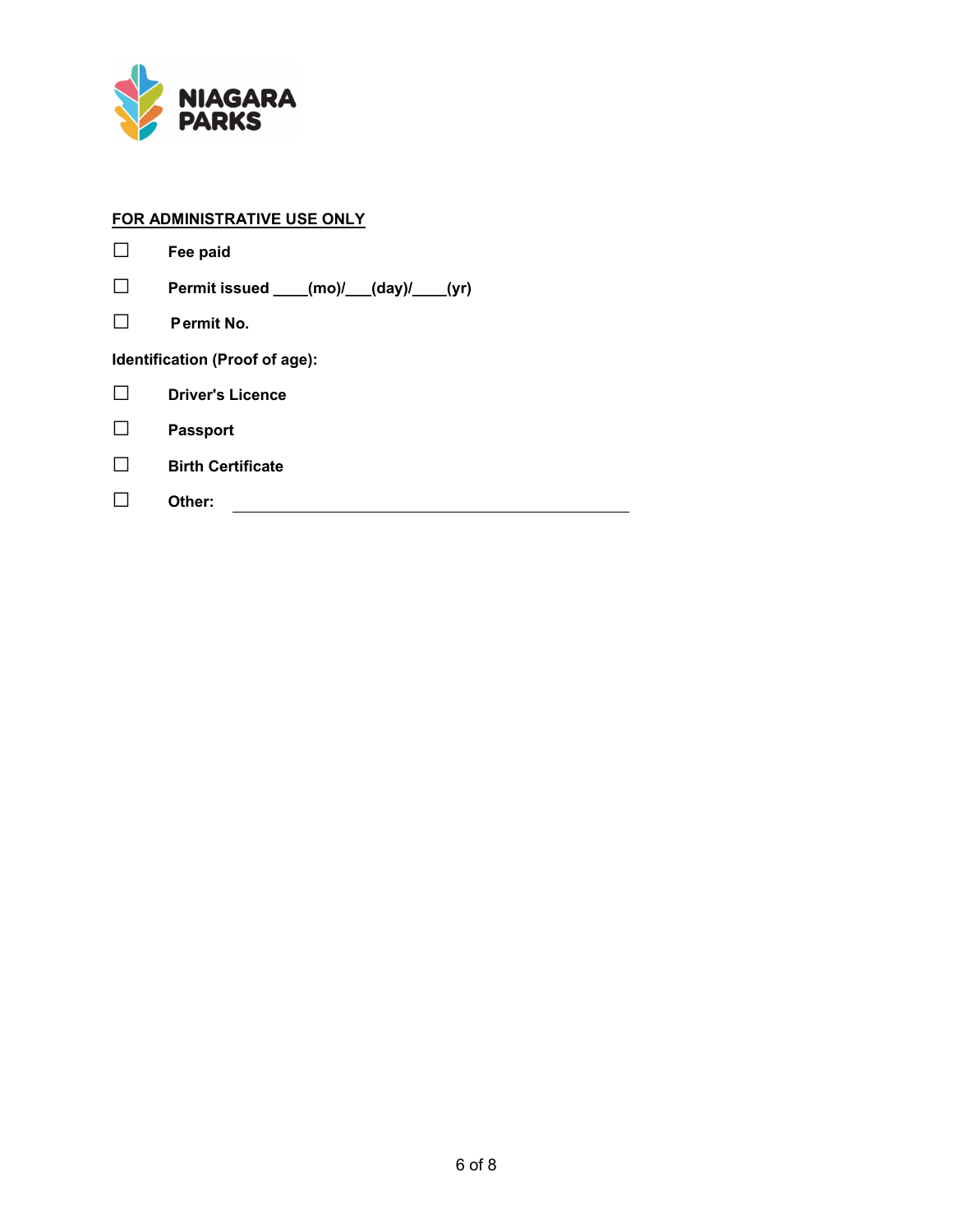

# **APPENDIX A**

# Niagara Parks Rules and Regulations

The following are governing rules for boulderers.

- sanctioned by NPC at all times. 1. Boulderers must use trails sanctioned by the NPC, and limit activities to boulders and areas
- 2. Boulderers must pay all fees where applicable.
- 3. Boulderers will not remove or disturb natural (e.g. vegetation, soil) and/or cultural resources boulderers through the NPC and other approved websites and NPC documentation as to the areas and items of sensitivity. from the boulders or any area surrounding the boulders. Education will be provided to
- 4. Topping out is permitted only on those boulders explicitly approved for topping out by NPC.
- 5. NPC has the authority to monitor and limit the number of boulderers at a specific boulder on its lands, in its sole discretion.
- "pack in, pack out" policy. Boulderers are also encouraged to visit the Leave No Trace website at <u>www.leavenotrace.ca</u>. A "leave no trace" ethic will be the guiding principle by which all issues will be addressed. 6. Boulderers will be required to assist NPC with its stewardship responsibilities by exercising the
- 7. NPC may request that a specific boulder be "off limits" if any provisions of this policy are not adhered to.
- 8. NPC will make available maps of sanctioned boulders at its Niagara Glen Nature Centre (and/or other sites where feasible) and through the NPC and other approved websites.
- 9. Camping and fires are strictly prohibited on all NPC lands.
- and signs posted on NPC land. Failure to comply may result in revocation of privileges. Boulderers are encouraged to report any violations of the rules to the NPC for enforcement; this includes violations by boulderers and non-boulderers. 10. Boulderers will be required to observe and adhere to all regulations, policies, fencing, barriers
- all dog waste to be disposed of in proper garbage receptacles. 11. Boulderers will be required to keep dogs on a leash at all times while on NPC land and remove
- 12. Boulderers will refrain from consuming any drugs or alcohol while on NPC land.